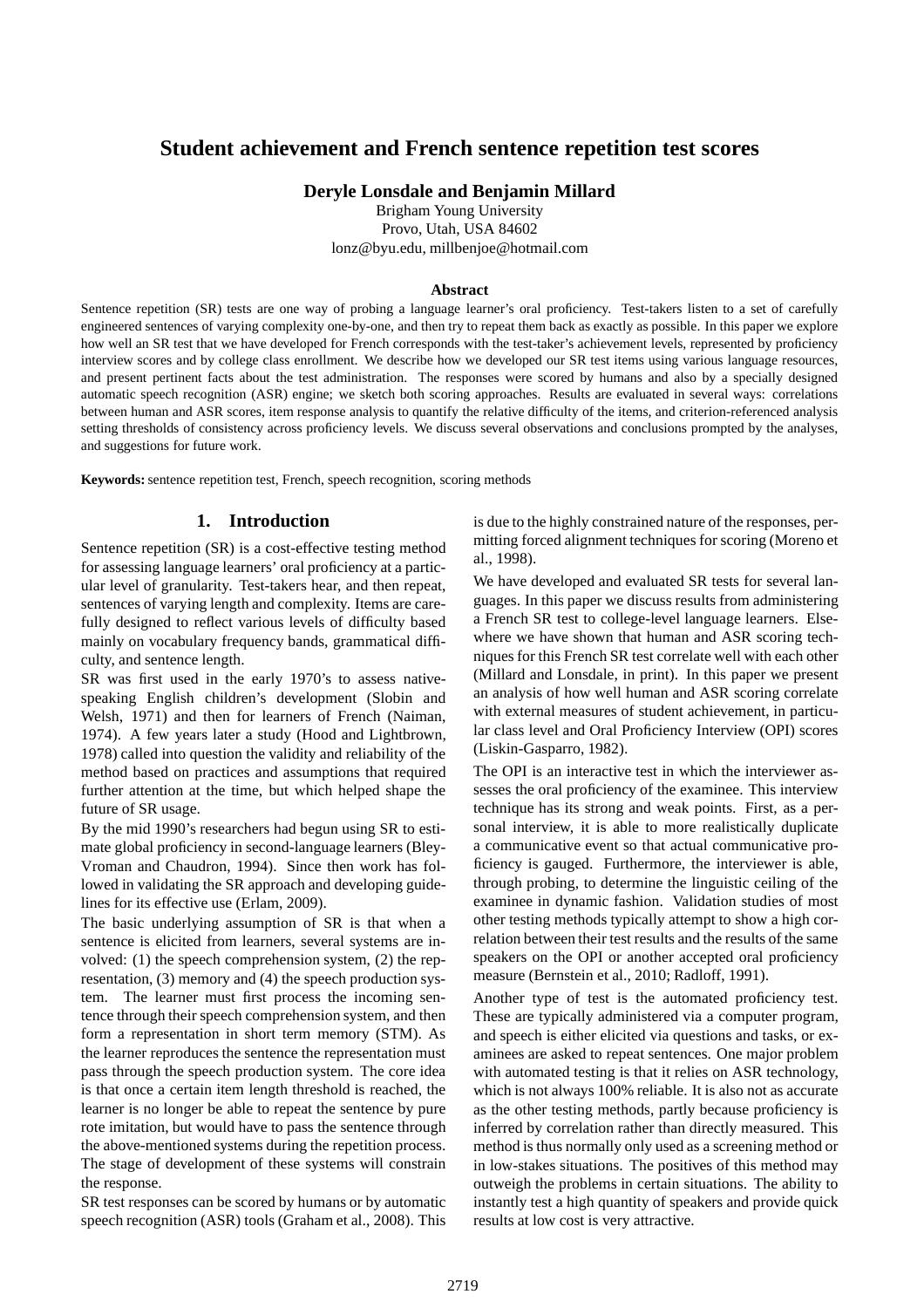In this paper we focus on how well student scores (human and ASR) correspond to their achievement levels, judged by their class level in college and by their OPI scores. We first discuss the data and methods used, and then present an analysis of the results.

# **2. Data and methods**

We have created our own set of SR test items for French. SR items must be carefully engineered to assure that they are neither too simple or too complicated. To make natural and informative French SR items, we employed several language resources; following is a brief summary:

- lexical information on pronunciation, syllabification, orthography, and morphology derived from two lexical databases, BDLex (De Calmès and Pérennou, 1998) and Lexique (New et al., 2004)
- lexical frequency information from a corpus-based frequency dictionary (Lonsdale and LeBras, 2009)
- OPI guidelines on testing criteria for oral proficiency interviews (Lowe, 1982)
- part-of-speech tags provided by TreeTagger (Schmid, 1994)
- treebank parses from the French GigaWord corpus (Mendonça et al., 2009) that were generated by the Berkeley Parser for French via the Bonsai platform (Candito and Crabbé, 2009)

The parsed sentences are then analyzed; useful ones are stored in a database for later use in SR test design. In total we have thus collected an annotated corpus of some 600,000 sentences of between 5 and 20 words in length, which are most suitable for SR tests.

Figure 1 sketches the flow of information between these resources; further technical details are available elsewhere (Millard, 2011).



Figure 1: French SR item design dataflow

We administered an 82-item French SR test to 94 students from the French and Italian Department at Brigham Young University. Participants came from a variety of classes and proficiency levels, from French 101 (the entry level course) to graduate students and native speakers. Three of the students were absolute beginners who were recruited to ensure

that there were sentences which could distinguish between the lowest-level speakers—sentences that could not be correctly imitated by memorization alone.

21 of the 94 students were also given an OPI test at about the same time; Table 1 lists the distribution of the OPI scores, and Table 2 lists the class level of all 94 participants.

| <b>ACTFL OPI Score</b> | Partici- |
|------------------------|----------|
|                        | pants    |
| Novice Low (assumed)   | 3        |
| Novice Mid             |          |
| Novice High            | 0        |
| Intermediate Low       | 3        |
| Intermediate Mid       |          |
| Intermediate High      |          |
| Advanced Low           | 3        |
| <b>Advanced Mid</b>    |          |
| <b>Advanced High</b>   | 2        |
| Superior               | 5        |
| Total                  |          |

Table 1: Participants with OPI scores

| Class Level           | Partici- |
|-----------------------|----------|
|                       | pants    |
| Absolute beginner     | 3        |
| 101 (first semester)  | 20       |
| 102 (second semester) | 26       |
| 200 (second year)     | 21       |
| 300 (third year)      | 11       |
| 400 (fourth year)     | 8        |
| 500 (graduate)        | 2        |
| <b>Native</b>         | 3        |
| Total                 |          |

Table 2: All participants by class level

Responses were recorded and underwent post-processing to improve audio quality. Then they were graded, both by humans and by ASR methods. In particular, 4 trained human raters (one native and 3 non-native French speakers) scored each elicited response using an automated syllable scoring interface. The ASR engine we used for scoring was the Sphinx4 engine (Walker et al., 2004) with French language and acoustic models (Deléglise et al., 2009).

We consider three different SR scoring methods that have been discussed previously:

- The 4-score scalar method subtracts one point for each error in a sentence until 0 is reached, giving a score from 0 to 4.
- The binary method simply assigns a 1 to a perfect response sentence, otherwise a 0.
- The percentage method is given according to what percentage of the syllables (or words) in the response sentence are correct.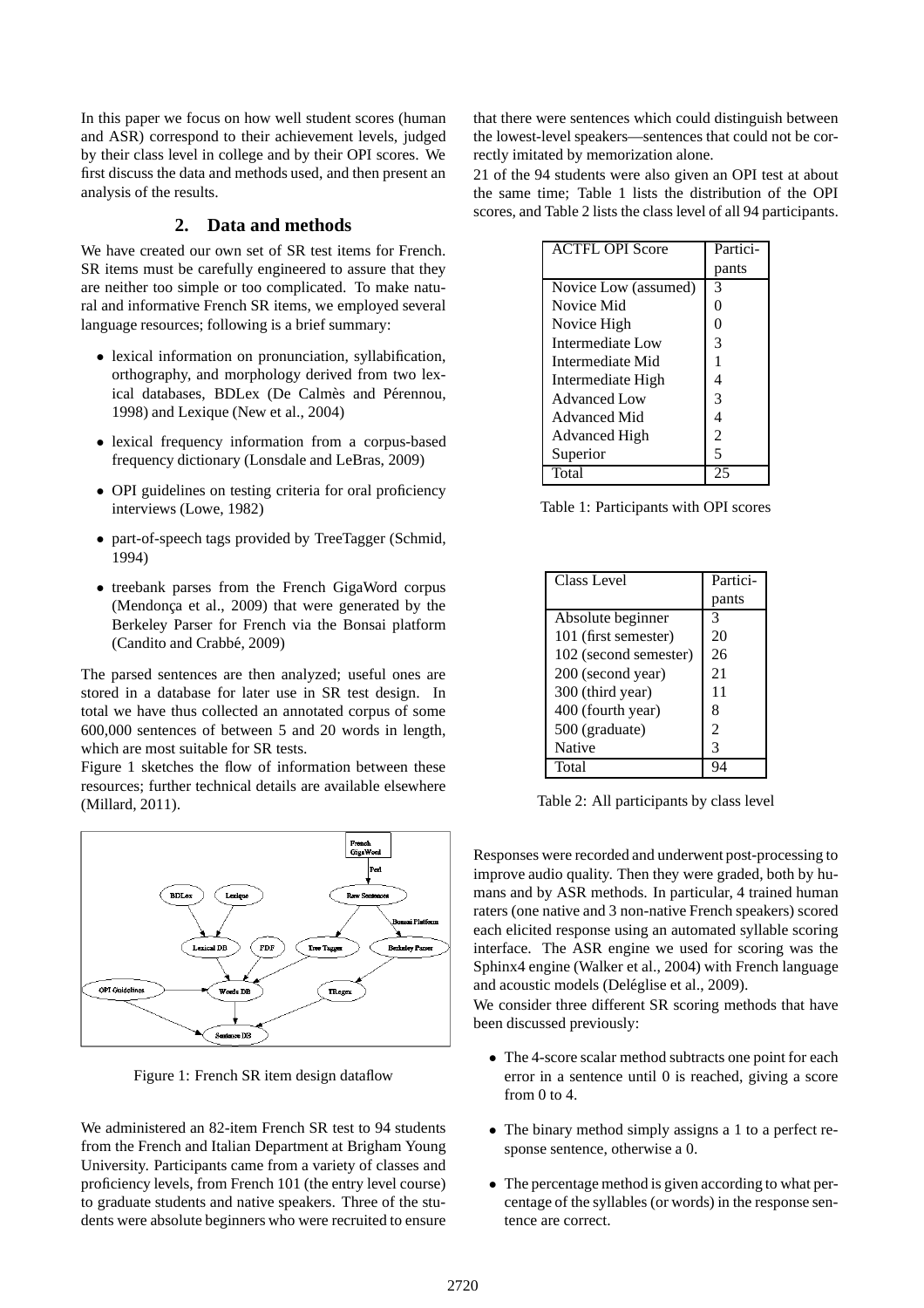In ASR scoring, the speech recognizer reads each test response audio file and performs standard speech-to-text transcription on the contents. For the work reported here, we initially tested several ASR configurations to determine which worked best with the right amount of speed and accuracy. We determined that the flatLinguist, a simple configuration that uses only the acoustic model and a grammar, would be sufficient for SR scoring. This application is very fast but normally less accurate than the core engine. It works relatively well with SR, however, because the exact sequence of expected words is known by the system.

Different finite-state language grammars can be incorporated into the flatLinguist to tell the recognizer exactly which set of symbols to expect in which order. In SR testing, two main categories of grammars are typically used: traditional word-based grammars and syllable-based grammars.

Word-based grammars have been the norm for scoring SR items with ASR. This is the easiest approach since a closed set of predefined words are expected in the SR test. Comparison of the input is made against all possible word sequences, and the ASR engine looks to match the exact expected sentence. Any deviation from the expected order will cause recognition to fail. Hence ASR scoring often has a binary flavor—for normal grammars the outcome is all-or-nothing. Disfluencies such as restarts are acceptable in such grammars as long as the sentence is uttered in its entirety at some point. More involved corrections, repairs and other speech disfluencies are not handled as well with this type of narrow grammar. A valid sequence for a wordbased grammar might be the sentence:

nous avons travaillé

meaning "we have worked".

Word-based grammars can be generalized to an extent, creating a Kleene star grammar. This type of grammar has more freedom in recognizing normal speech phenomena like corrections, restarts, stutters, pauses, filled pauses, and so on. It is much more forgiving than the normal wordbased grammar, seeking to match 0 or more occurrences of any of the listed words. Sometimes this flexibility causes the recognizer to be less accurate, but on the other hand it allows each word to be a start and end point. This allows the system to start on any word, skip any word, end on any word, and process any word as many times as necessary. It does, however, often overgeneralize and overcompensate, making it, at times, inaccurate. A Kleene star version of our sample sequence would be:

nous\* avons\* travaillé\*

which would admit 0 or more instances of the word nous followed by 0 or more instances of the word avons, followed by 0 or more instances of the word travaillé.

Syllable-based grammars are very similar to the wordbased grammars except that each word is broken into its constituent syllables. In previous SR testing for English, we have only approximated syllable scoring by breaking up the words into other words that sounded similar to the desired syllables. To specify syllable grammars for French, we syllabified the SR item words, and then the syllables that were not homophonous with actual words were added to the system dictionary as pseudo-words. About two hundred syllables were added to the dictionary in this fashion. Our sample sentence encoded in a syllable grammar would look like this:

nous a vons beau coup tra vai ll´e and a Kleene star syllable-based sentence would look like this:

nous\* a\* vons\* beau\* coup\* tra\* vai\* llé\*. Using a syllable grammar afforded the ASR engine a closer similarity to the human scorer as human scoring is also done on a syllable basis.

# **3. Results**

In this section we report on how well the ASR scoring compares with human scoring for the participants' tests. Three evaluation methods are performed: correlations, item response analysis, and criterion-referenced analysis.

## **3.1. Correlations**

Much prior work on scoring sentence repetition tests involves exploring correlations of various sorts:

- *multiple human scorers rating the same test items*: Generally these correlations are high no matter which of the scoring methods mentioned above is used (Lonsdale et al., 2009). Even non-native speakers of English are able to carefully grade English items without adversely affecting interrater reliability.
- *sentence repetition scores versus other tests*: A close correlation with more traditional "gold standard" methods (oral interviews, simulated interviews, etc.) is desirable for establishing the effectiveness and validity of sentence repetition tests.
- *human scoring versus scoring by automatic computerized methods*: As ASR methods have developed and are being used more commonly in test scoring, automatically derived results are compared against the "gold standard" of expert evaluations (Cook et al., 2011).

For our French test, we first correlated test scores from each scoring method against the OPI (see Table 3). As expected, the OPI correlations with human evaluations are all high. Though slightly lower than the human rating correlations, our ASR results correlate very well with OPI results, particularly the ASR syllable binary scores. The 4-score values underperform substantially. This casts some doubt on the usefulness of the 4-score for ASR scoring of sentence repetition tests.

## **3.2. Item analysis**

We also performed an analysis of the test results to gauge item (stimulus sentence) difficulty and ability to discriminate between participants at different proficiency levels. Item response theory (IRT) has been used in previous studies to determine the ability of test items to distinguish between learner levels (Lord, 1980). Once the bestdiscriminating SR items are found, the test can be shortened, re-calibrated, and re-tested (Grimes, 1992). We have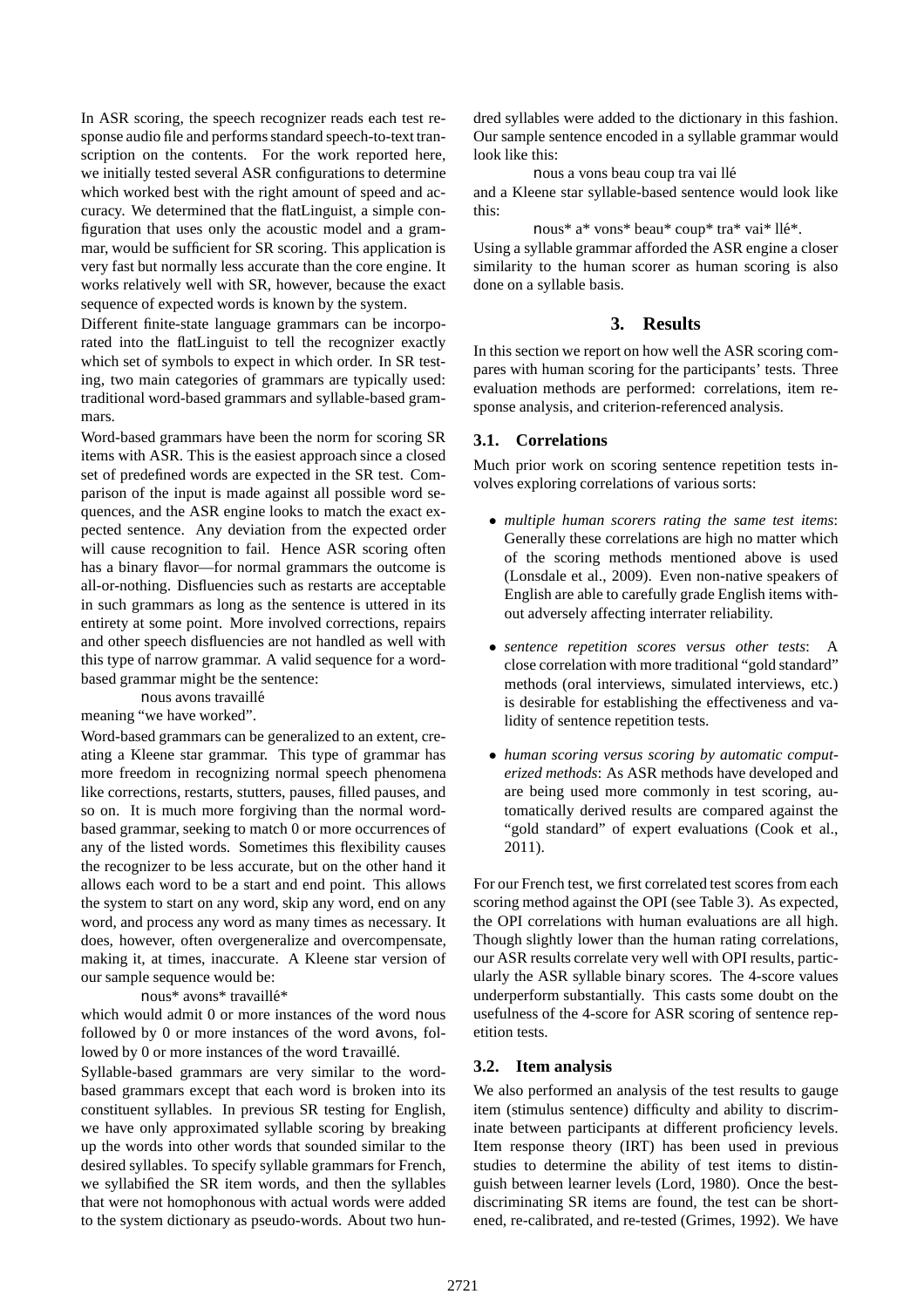|                      | <b>ACTFL</b>       |
|----------------------|--------------------|
|                      | <b>OPI</b> Results |
| class level          | 0.913              |
| human 4-score        | 0.912              |
| human binary score   | 0.878              |
| human percent        | 0.905              |
| ASR word binary      | 0.877              |
| ASR word 4-score     | 0.670              |
| ASR word percent     | 0.814              |
| ASR syllable binary  | 0.883              |
| ASR syllable 4-score | 0.669              |
| ASR syllable percent | 0.822              |

Table 3: Pearson correlations: ASR scores vs. OPI results

used IRT analysis in the past to identify top-performing English SR items (Graham et al., 2008).

Using the Winsteps program<sup>1</sup>, we assessed French item relative difficulty. Figure 2 plots the measures for SR test sentences administered to our group of participants, based on human 4-score measures.

|              |                                                                     |                          |             | INPUT: 24 PERSON 82 ITEM MEASURED: 24 PERSON 82 ITEM 407 CATS WINSTEPS 3.70.0      |         |  |  |  |  |
|--------------|---------------------------------------------------------------------|--------------------------|-------------|------------------------------------------------------------------------------------|---------|--|--|--|--|
|              |                                                                     |                          |             |                                                                                    |         |  |  |  |  |
|              | PERSON - MAP - ITEM<br>more proficient>  <more difficult=""></more> |                          |             |                                                                                    |         |  |  |  |  |
| $\mathbf{z}$ | $XX + T$                                                            |                          |             |                                                                                    |         |  |  |  |  |
|              |                                                                     | $\perp$                  |             |                                                                                    |         |  |  |  |  |
|              |                                                                     | x s                      |             | 66 1203 75 1219 82 1232                                                            |         |  |  |  |  |
|              |                                                                     | $\mathbf{I}$             |             | 74 1217 76 1221 77 1223 81 1231                                                    |         |  |  |  |  |
|              | $1 \quad$                                                           |                          |             | XX +8 18 1118 45 1165 53 1183 61 1194 62 1195 65 1201                              |         |  |  |  |  |
|              |                                                                     |                          | 80 1229     |                                                                                    |         |  |  |  |  |
|              |                                                                     |                          |             | XXXXXXXX   20 1120 22 1122 46 1169 50 1177 52 1181 57 1189                         |         |  |  |  |  |
|              |                                                                     |                          |             | 63 1197 67 1205 78 1225                                                            |         |  |  |  |  |
|              |                                                                     |                          |             | X   11 1111 19 1119 21 1121 24 1124 49 1175 51 1178                                |         |  |  |  |  |
|              |                                                                     |                          |             | 54 1184 60 1193 64 1199 68 1207 69 1209 70 1210                                    |         |  |  |  |  |
|              |                                                                     |                          |             | 71 1211 72 1213 73 1215 79 1226                                                    |         |  |  |  |  |
|              |                                                                     |                          |             | X   12 1112 17 1117 23 1123 35 1145 36 1147 42 1157                                |         |  |  |  |  |
|              |                                                                     |                          | 47 1171     |                                                                                    |         |  |  |  |  |
| ٥            |                                                                     |                          |             | MHM 15 1115 43 1159 44 1161 48 1173                                                |         |  |  |  |  |
|              |                                                                     | $\mathbf{x}$<br>$X \cup$ |             | 13 1113 38 1151 56 1187 58 1191<br>16 1116 29 1133 30 1134 31 1135 39 1153 40 1155 |         |  |  |  |  |
|              |                                                                     |                          |             | 41 1156 55 1185 7 1107                                                             |         |  |  |  |  |
|              |                                                                     | $\mathbf{L}$             |             | 32 1137 34 1141                                                                    | 59 1192 |  |  |  |  |
| -1           |                                                                     |                          |             | X +3 14 1114 37 1148                                                               |         |  |  |  |  |
|              |                                                                     | $\mathbf{I}$             |             | 10 1110 2 1102 4 1104 8 1108 9 1109                                                |         |  |  |  |  |
|              |                                                                     | $\mathbf{L}$             |             | 1 1101 5 1105                                                                      |         |  |  |  |  |
|              |                                                                     |                          |             | X S  25 1125 26 1127 3 1103 6 1106                                                 |         |  |  |  |  |
| -2           |                                                                     |                          |             | +T 27 1129 33 1139                                                                 |         |  |  |  |  |
|              |                                                                     | $x +$                    |             |                                                                                    |         |  |  |  |  |
|              |                                                                     | X I                      |             |                                                                                    |         |  |  |  |  |
|              |                                                                     |                          | X   28 1131 |                                                                                    |         |  |  |  |  |
| -3           |                                                                     | ٠                        |             |                                                                                    |         |  |  |  |  |
|              |                                                                     | $\mathbf{I}$             |             |                                                                                    |         |  |  |  |  |
|              |                                                                     | ΤI                       |             |                                                                                    |         |  |  |  |  |
| -4           |                                                                     |                          |             |                                                                                    |         |  |  |  |  |
|              |                                                                     |                          |             |                                                                                    |         |  |  |  |  |
|              |                                                                     |                          |             |                                                                                    |         |  |  |  |  |
|              |                                                                     |                          |             |                                                                                    |         |  |  |  |  |
| -5           |                                                                     |                          |             |                                                                                    |         |  |  |  |  |
|              | x.                                                                  |                          |             |                                                                                    |         |  |  |  |  |
|              |                                                                     |                          |             |                                                                                    |         |  |  |  |  |
|              |                                                                     |                          |             |                                                                                    |         |  |  |  |  |
| -6           |                                                                     |                          |             |                                                                                    |         |  |  |  |  |
|              | less proficient>  <less difficult=""></less>                        |                          |             |                                                                                    |         |  |  |  |  |
|              |                                                                     |                          |             |                                                                                    |         |  |  |  |  |

Figure 2: IRT analysis: SR items (human 4-score measures)

As expected, the most difficult items are for the most part those associated with higher proficiencies. Many of the items do discriminate well: the participants (shown on the left-hand side) spread out across the levels. Near the upper levels, one large cluster is formed: it consists of highly proficient students including native speakers. Item difficulty (on the right-hand side) was mostly normally distributed. However, there is noticeable skewing at the top: too many items were considered difficult, even for this comparatively advanced group of learners.

Compare this with Figure 3. Using syllable binary ASR scores for all 92 of the participants (except for two whose audio was corrupted and hence excluded), the picture changes somewhat. This analysis shows that many of the same items are listed (right-hand side) as the most difficult, but it spreads them out across a greater distribution through the proficiency levels.

The participants, many of whom are intermediate speakers, now cluster (left-hand side) around the intermediate level (near -2). This analysis shows that ASR is able to distinguish between the participants at this level to a high degree. In addition, the participant scores are much more normally distributed.

| INPUT: 90 PERSON 82 ITEM MEASURED: 89 PERSON 82 ITEM 164 CATS WINSTEPS 3.70.0.3 |  |
|---------------------------------------------------------------------------------|--|
|---------------------------------------------------------------------------------|--|

|                         | PERSON - MAP - ITEM                                    |                     |                     |                 |                        |                                 |                                 |         |
|-------------------------|--------------------------------------------------------|---------------------|---------------------|-----------------|------------------------|---------------------------------|---------------------------------|---------|
|                         | <more proficient=""> <more difficult=""></more></more> |                     |                     |                 |                        |                                 |                                 |         |
| 4                       | x                                                      | $+$                 | 75 1219             |                 |                        |                                 |                                 |         |
|                         | x                                                      | $\mathbf{L}$        | 46 1169             |                 |                        |                                 |                                 |         |
|                         |                                                        | L                   | 61 1194             |                 |                        |                                 |                                 |         |
| 3                       | х                                                      | $+$                 | 49 1175             |                 |                        | 50 1177 62 1195 76 1221 77 1223 |                                 |         |
|                         | x                                                      | $\mathsf{I}$        |                     |                 |                        |                                 |                                 |         |
|                         |                                                        | $X$ T               | 66 1203             |                 |                        |                                 |                                 |         |
| $\overline{\mathbf{2}}$ | xx                                                     |                     | +\$ 51 1178 68 1207 |                 |                        |                                 |                                 |         |
|                         | x                                                      | L                   |                     | 11 1111 37 1148 | 72 1213                |                                 |                                 |         |
|                         | XX                                                     | L                   |                     | 19 1119 24 1124 | 47 1171                | 53 1183                         | 57 1189                         | 63 1197 |
|                         |                                                        |                     |                     | 65 1201 67 1205 | 71 1211                | 80 1229                         |                                 |         |
| ı                       | XXX                                                    | $+$                 | 18 1118             | 21 1121         | 29 1133                | 45 1165                         | 64 1199                         | 69 1209 |
|                         |                                                        |                     | 70 1210             | 79 1226         |                        |                                 |                                 |         |
|                         | xx                                                     | $\blacksquare$      | 1 1101              | 13 1113         |                        |                                 | 22 1122 44 1161 78 1225         | 81 1231 |
|                         |                                                        | $X$ $S$             |                     | 12 1112 15 1115 | 16 1116                | 23 1123                         | 27 1129                         | 52 1181 |
|                         |                                                        |                     | 58 1191             | 60 1193         | 7 1107                 |                                 |                                 |         |
| $\bf{0}$                | x                                                      |                     | $+M$ 20 1120        | 41 1156         |                        | 43 1159 48 1173                 | 74 1217                         | 82 1232 |
|                         | XX                                                     | $\mathbf{L}$        |                     | 36 1147 73 1215 |                        |                                 |                                 |         |
|                         | xx                                                     | $\mathbf{I}$        |                     | 32 1137 38 1151 |                        |                                 |                                 |         |
| $-1$                    | XXXXX                                                  | $+$                 | 14 1114             | 25 1125         |                        |                                 | 26 1127 35 1145 40 1155 59 1192 |         |
|                         | XXX                                                    | $\mathbf{I}$        | 42 1157             |                 |                        |                                 |                                 |         |
|                         | XXXXXX MI                                              |                     |                     | 10 1110 28 1131 |                        |                                 |                                 |         |
| $-2$                    | XXXXXXXX                                               |                     | +8 31 1135 39 1153  |                 |                        |                                 |                                 |         |
|                         | XXXXXXXXXXX                                            | $\mathbf{I}$        |                     | 33 1139 34 1141 | 5 1105                 |                                 |                                 |         |
|                         | XXXXXX                                                 | $\blacksquare$      | 2 1102              |                 | 30 1134 55 1185 8 1108 |                                 |                                 |         |
| -3                      | XXXXXXX +                                              |                     | 9 1109              |                 |                        |                                 |                                 |         |
|                         | XXXXXXX                                                | $\mathbf{I}$        |                     | 6 1106          |                        |                                 |                                 |         |
| $-4$                    | XXXXX \$1<br>xx                                        |                     | 54 1184<br>56 1187  |                 |                        |                                 |                                 |         |
|                         | XX                                                     | $+$<br>$\mathbf{T}$ |                     |                 |                        |                                 |                                 |         |
|                         |                                                        |                     |                     |                 |                        |                                 |                                 |         |
| $-5$                    | XX                                                     | Ш<br>$+$            | 17 1117             |                 |                        |                                 |                                 |         |
|                         |                                                        | ı                   |                     |                 |                        |                                 |                                 |         |
|                         |                                                        | T                   |                     |                 |                        |                                 |                                 |         |
| -6                      |                                                        | $\ddot{}$           |                     |                 |                        |                                 |                                 |         |
|                         |                                                        | Т                   | 3 1103              |                 |                        |                                 |                                 |         |
|                         |                                                        | L                   |                     |                 |                        |                                 |                                 |         |
| $-7$                    |                                                        | $+$                 | 4 1104              |                 |                        |                                 |                                 |         |
|                         |                                                        | L                   |                     |                 |                        |                                 |                                 |         |
|                         |                                                        | $\overline{1}$      |                     |                 |                        |                                 |                                 |         |
| -8                      | <b>XXXX</b>                                            | $+$                 |                     |                 |                        |                                 |                                 |         |
|                         | <less proficient=""><less difficult=""></less></less>  |                     |                     |                 |                        |                                 |                                 |         |

Figure 3: IRT analysis: SR items (ASR syllable binary scores)

Finally, we then took only the top 61 items according to the IRT and reran the correlation measures; the results are shown in Table 4. There is very little variation in the correlations between this reduced set and the full set, indicating that we could reduce the number of test items accordingly without loss of test effectiveness.

### **3.3. Criterion-referenced analysis**

Another method that is emerging in the field of language assessment is criterion-referenced analysis (Brown and Hudson, 2002). This type of assessment has not traditionally been used to analyze SR tests because of the lack of incorporating criteria into proficiency testing. Partly because of this lack, norm-referenced interpretations have been more pervasive. The aid of natural language processing techniques, however, is changing the ability of researchers to include criteria in test development and allow for criterionreferenced interpretations.

For this test in particular, participants with OPI scores can be evaluated on their performance at each proficiency level

<sup>1</sup> http://www.winsteps.com/winsteps.htm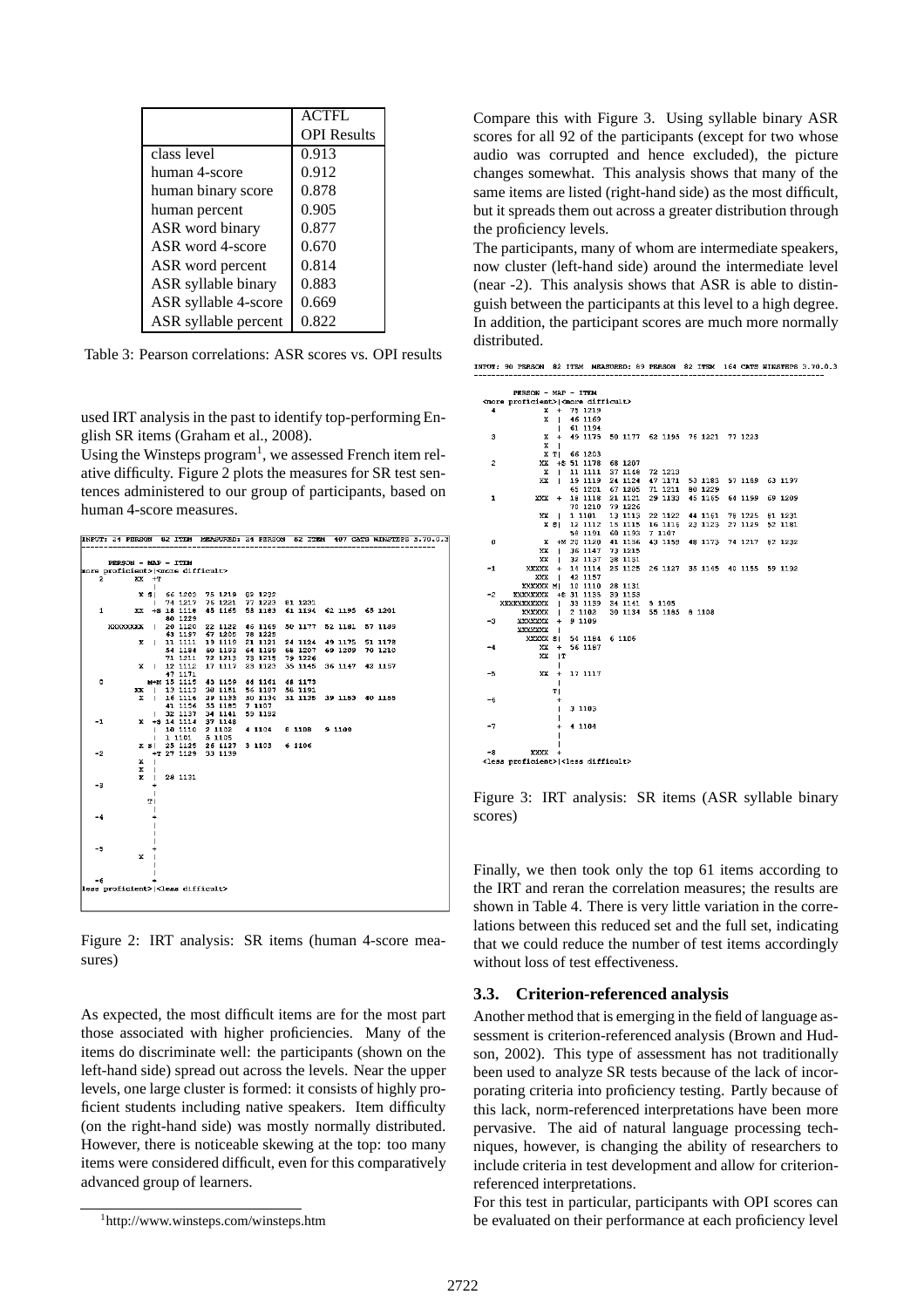|                          | ASR syllable binary | Human 4-score | Human percentage |
|--------------------------|---------------------|---------------|------------------|
| <b>ACTFL OPI</b> results | 0.886               | 0.902         | 0.919            |
| ASR syllable binary      |                     | 0.893         | 0.874            |
| Human 4-score            |                     |               | 0.973            |
| Human binary             |                     |               | 0.886            |
| Human percentage         |                     |               |                  |

Table 4: Pearson correlations: human & ASR scores after IRT

and a threshold of consistency can be established between the participant scores at the two levels. This type of analysis is useful for the calibration of an SR test and for future applications like adaptive computerized testing.

We performed a criterion-referenced analysis for our SR test. During the test design, each stimulus sentence was associated to an ILR proficiency level between 1 and 3 based on OPI testing features (Lowe, 1982) to enable criterionreferenced analysis of student results. For example, items thus associated to level 1 (i.e. ACTFL Intermediate 4-6) are correlated to OPI scores and ASR scores of various types (binary and percentage scores for both syllable and wordbased grammars); see Table 5. We then plot the OPI results against human and ASR scores and use linear regression to determine the best fit line. Cutoff thresholds are set at points of maximal separation between proficiency levels. Outliers fall into the top-left or bottom-right quadrants.

| <b>ACTFL</b> | II R |
|--------------|------|
| Novice       | 0    |
| Intermediate |      |
| Advanced     | 2    |
| Superior     |      |

Table 5: Proficiency level correspondences

Following is a summary of some of the highlights from pertinent results; an exhaustive examination is beyond the scope of this paper.

### *Levels 0 and 1*:

Students were assigned to level 0 on the sole basis of their inability to perform consistently at level 1. All scoring methods showed a clear separation between the Intermediate Low participants (level 4 on the ACTFL scale) and the absolute beginners who were tested and listed as level 1. For example, Figure 4 shows the analysis for ASR word percentage scoring of Level 1 students. Note the clear separation from the three Level 0 novices at the bottom. *Level 2*:

The level 2 ASR analyses are probably the most informative. They largely succeed in not placing any first-year and second-year in this advanced category. Only one participant score falls outside of the expected thresholds for the binary ASR method, giving it a 95% accuracy rate for this level (see Figure 5).

On the other hand, Level 2 items were very problematic for human scorers. ASR has a greater ability to distinguish between the intermediate and advanced speakers. For example, by almost all human scoring regimes the Intermediate High participants were placed too high. There are probably



Figure 4: ASR syllable 4-scores on level 1 items



Figure 5: ASR syllable grammar scores on level 2 items

items at Level 2 that did not discriminate well enough; this may be solved in time as the poorly performing items are eventually culled out.

*Level 3*:

In the analysis of level 3 sentences, the most interesting result is the ability of the items to draw a sharp distinction between native superiors and non-native superiors (though all have a score of 10). The two non-native superiors are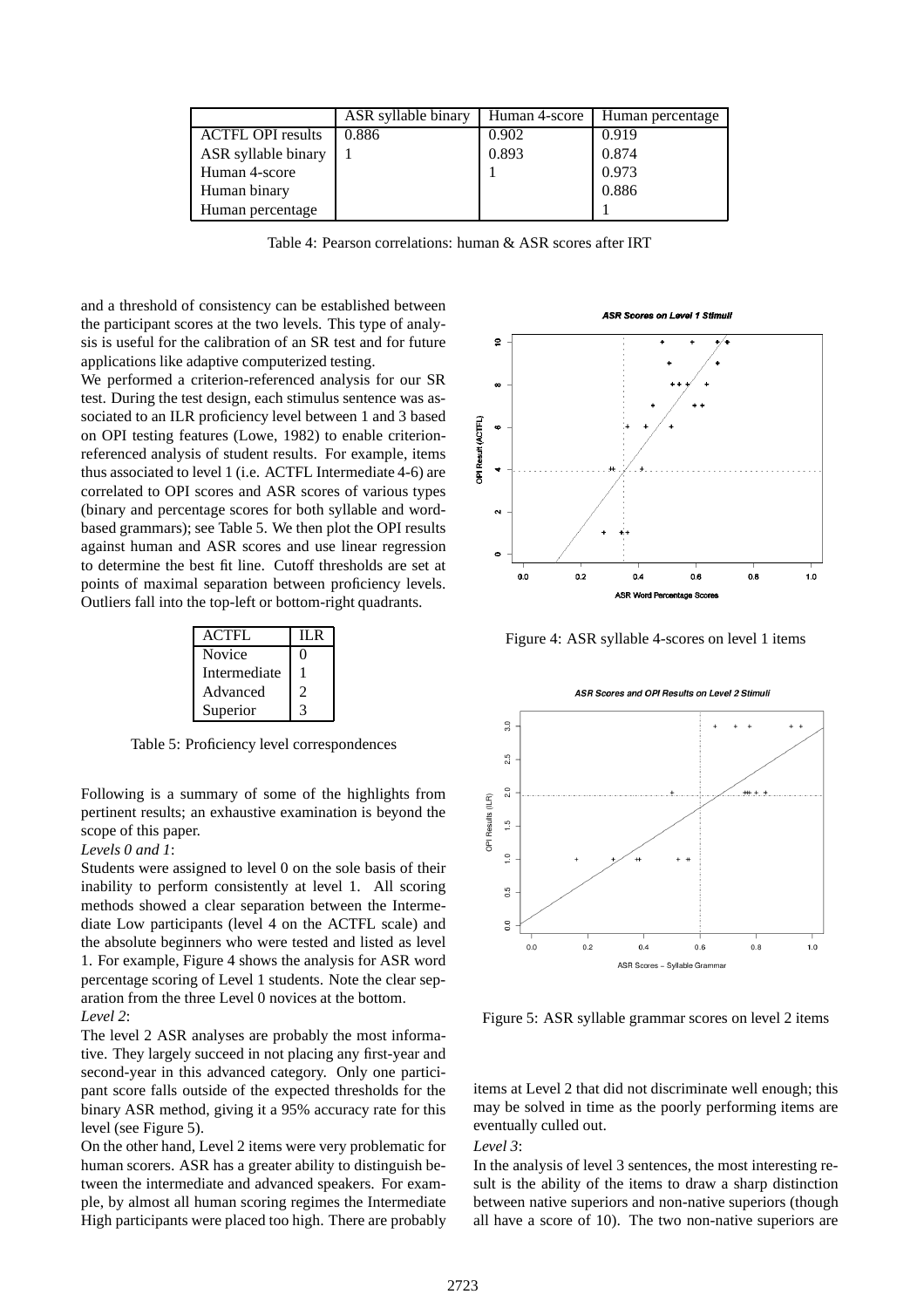grouped much more closely with the advanced speakers (scores 7-9), even by using Level 3 sentences. Figure 6 illustrates this point, where the 3 natives show clear separation from the others in ASR Kleene word scoring.



Figure 6: ASR Kleene word scoring on Level 3 items

#### *General ASR performance*:

The ASR percentage scoring is too generous at low proficiency levels. This is not uncommon in speech recognition, where the engine is attempting as best it can to accommodate spoken input with respect to the models specified. As we have seen, ASR scoring also exhibits inaccuracies for superior or native speakers.

### *Item difficulty*:

In analyzing the items we observed floor and ceiling effects (items that are too easy or hard). There may be a need for easier stimulus sentences to further separate intermediate and novice speakers. More work also seems necessary to better distinguish natives from non-native superior speakers. In almost all of the thresholds set for Level 3 speakers (superiors), the non-native superiors consistently fell behind and would have been classed with their advanced speaker counterparts.

#### *Methods comparison*:

4-score methods generally performed worst in the correlations and appear to perform the worst at each of the proficiency levels. Since this scoring method has very little tolerance for error, it does not provide for a strong separation between the levels. However, syllable binary ASR scoring rendered the best results in every area of analysis, and should be the default scoring approach, at least for French ASR.

The inclusion of testing-feature-based criteria in test development has greatly enhanced discriminating ability. With a proficiency association to each test item, we can now easily and accurately distinguish between the 4 major proficiency groups—novice (0), intermediate (1), advanced (2) and superior (3)—by setting automatically computed thresholds between them.

### **4. Conclusions and future work**

In this paper we have sketched how we used various language resources to develop French SR test items, and then administered that test to almost 100 French language learners. In our analyses of the results we have shown that SR testing can accurately estimate oral proficiency in French speakers, even when scored by ASR. High correlations are obtained at each level using most of the ASR scoring techniques.

In our IRT analysis of the items we identified the most effective items, and in a post-hoc analysis showed how we can obtain similar result from using only 61 items (versus the original 84 items).

We also carried out a criterion-referenced analysis of the data, associating items with levels of achievement. This led to numerous interesting observations about how well various scoring techniques distinguish students at different proficiency levels.

We see several possible directions for future related work. In this effort we used publicly available off-the-shelf ASR language and acoustic models trained on native speaker data. However, we are testing non-native learners of the language whose language by definition deviates greatly from native speech. We, as well as others, have incorporated learner errors into language models to improve the performance of ASR grading for SR items (Han et al., 2010; Lonsdale and Matsushita, 2013). These techniques should transfer to French testing, given enough relevant raw learner data.

Two core areas of oral language proficiency are accuracy and fluency (Housen and Kuiken, 2009). SR tests evaluate the former—how well a participant can accurately reproduce a stimulus sentence. Work in using fluency measures as a part of oral proficiency testing has increased greatly in the last 3 years. Fluency measures are typically based on ASR features from spontaneous speech or prompted conversations. Through principled combination of automatically computed SR and fluency measures, more exact and comprehensive computerized assessment of oral proficiency is possible (Lonsdale and Christensen, 2014). This direction could be pursued for French.

Automatic SR scoring opens up another possibility: adaptive language testing. With real-time scoring results and items of varying complexity, a test could be calibrated online based on the responses it receives. This helps render the test more tractable to the participant and more effective to the evaluator. Though we have not yet implemented such a system, simulations run on prior data shows that an English test we developed could be reduced in length by about two-thirds without loss of scoring precision (Lonsdale and Christensen, 2011). Similar results could probably be obtained for French. Our use of criterion-referenced analysis would be especially helpful in informing an adaptive system on which items are most appropriate for students at a given level of achievement.

## **5. References**

Bernstein, J., Moere, A. V., and Cheng, J. (2010). Validating automated speaking tests. *Language Testing*, 27(3):355–377.